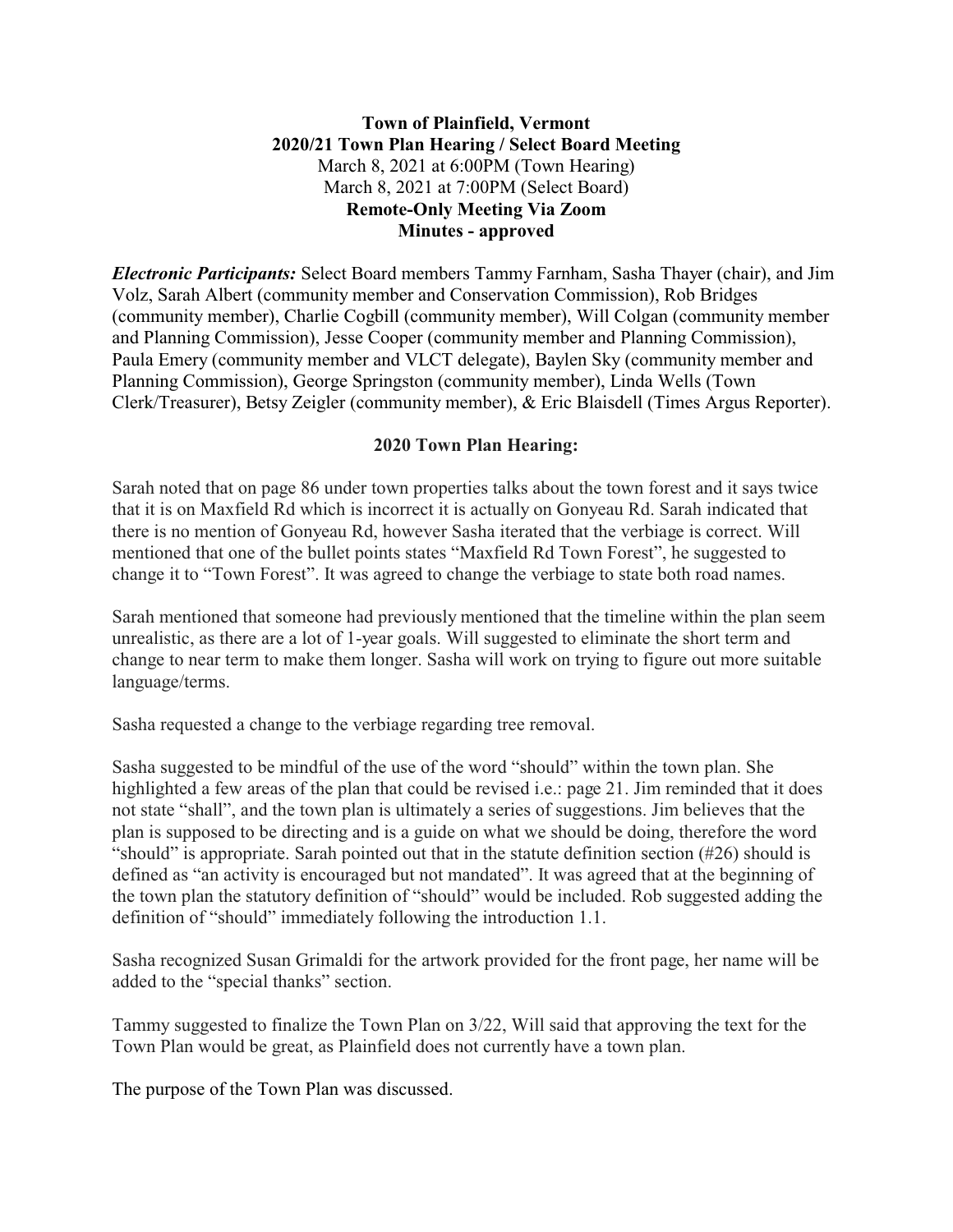At 6:58pm Jim moved to conclude the select board hearing on the 2020/21 Town Plan, with a unanimous approval of the select board members.

## **Select Board Meeting:**

Select Board meeting began at 7:02pm

#### **Approval of/changes to agenda:**

Sasha stated that the Board had received fleet permits which the board is being asked to approve from Cardinal Logistics Management Corporation, Concord, North Carolina and from Chevalier Drilling Company, Inc., Highgate Springs, VT and asked that consideration be given to adding tnese to the agenda. Jim moved to add those items to the agenda, with a unanimous approval of the select board members.

#### **Announcements:**

Sasha added that the Senior Center is hosting a St. Patrick's Day corned beef and cabbage meal fundraiser - \$10/person.

### **Public Comment:**

Charlie Cogbill mentioned that he sent a letter to the select board pertaining to Article 6 & 7 for the 2021 town meeting warning and he has received a letter from Sasha responding to those comments. Charlie mentioned that Articles 6 & 7 are very vague. During the emergency select board meeting on 2/24 it was approved to add the phrase "for the future", which does not appear in the published version of the warning. Charlie is confused by the meaning of this question and believes that other town members will be as well. Charlie mentioned that meeting minutes have been posted late, of which have been posted later than 5 days. Sasha commented that when the draft meeting minutes are posted the agendas are taken down. Charlie stated that what is currently available to the town members on the website is not sufficient. Charlie mentioned that Act 162 provides that only elections do not need petition. Charlie stated there was no motion made to indicate that Article 6 & 7 would be added to the warnin, he believes this is flawed. Charlie questioned whether Article 6 & 7 should be on the ballot and are valid. Sasha responded to Charlie's question's by stating that on January 8, 2021 Gary Graves requested for the select board to consider using Australian ballot. Sasha stated that there was a draft of the town warning and individual items were not discussed one by one but the document was chosen to be approved. Linda added that is the way she understood it also. Jim mentioned that if Charlie is correct, then at the next town meeting these can be validated. If the statutes are voted down then the point is mute anyway. Charlie suggested to discuss these questions with an attorney. Jim suggested to figure this out after the fact and rely on the league for now, if it's voted down then it's moot and if it's not legal, it cannot be implemented until after an in-person meeting.

## **Town Clerk/Treasure Report –Linda Wells:**

Linda started by apologizing for providing the wrong warning to Sasha to post on the website, but this has since been updated. She mentioned that the correct warning was posted in all of the locations throughout the town.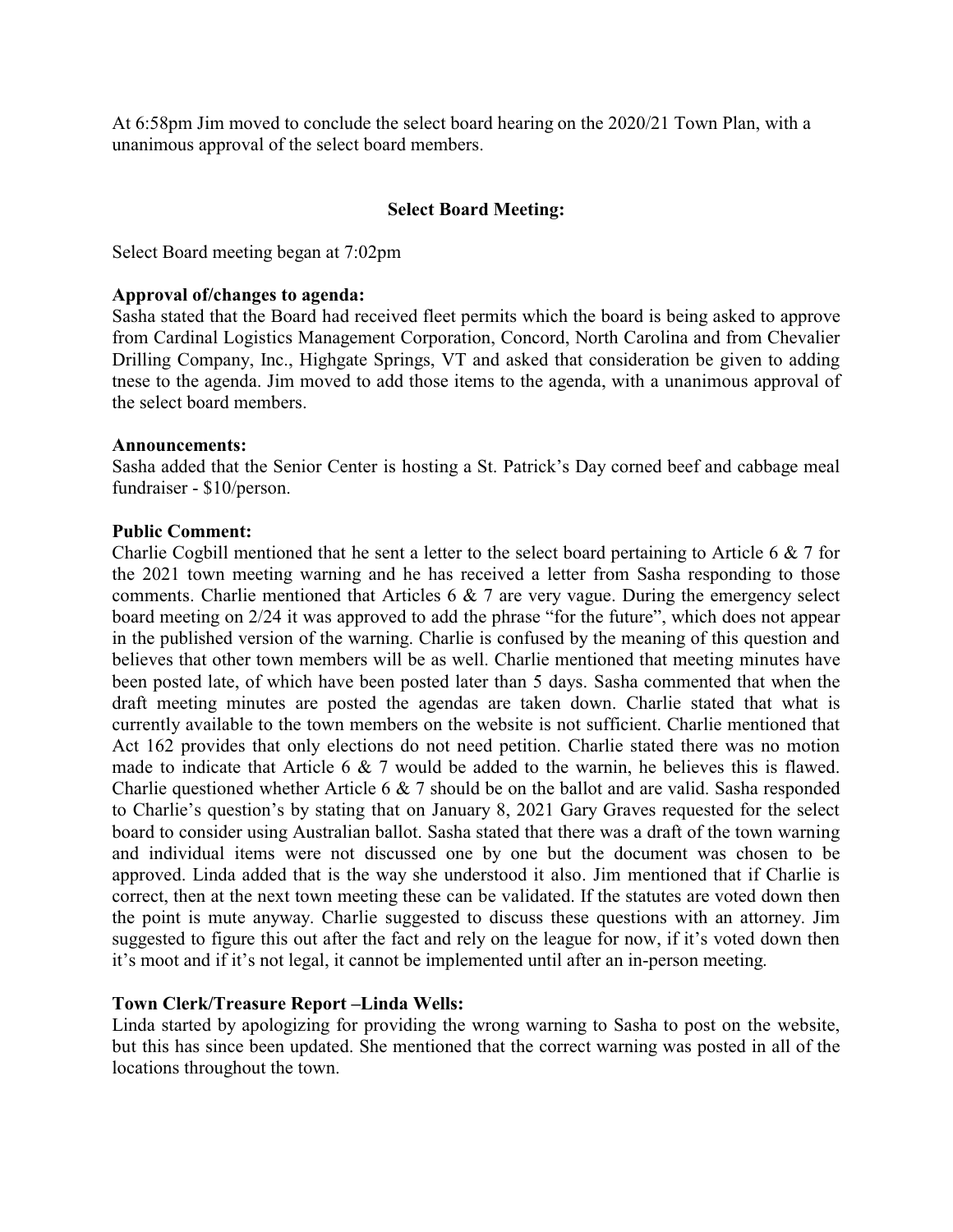The town reports went to the press last Thursday and will be mailed shortly after obtaining them. Absentee ballots will be mailed by the end of next week. Linda advised community members to request their ballot if they haven't already. Voting can be done in person at the Town Hall or by absentee ballot. More information regarding Town Meetings & Elections can be found at: <https://www.plainfieldvt.us/town-meetings--elections.html>

### **Consideration of borrowing for a portion of Pedestrian Bridge Project town share:**

Linda mentioned that this process would be very similar to what we do now with VTrans. The borrowing interest rate is 1%, the term would be 5 years unless the select board wanted to bring it to the voters. Linda said that the borrowed amount would be approximately \$61,000 (+ with interest). Linda said that she would prepare the application and go from there.

## **Approval of fleet permits for:**

*-*Cardinal Logistics Management Corporation, Concord, North Carolina -Chevalier Drilling Company, Inc., Highgate Springs, VT Tammy moved to approve the 2 fleet permits with a unanimous approval of the select board.

### **Warrants:**

*Accounts Payable:* 3/1, 3/3 *Payroll:* 2/26, 3/5 Jim moved to approve these warrants and the motion passed unanimously.

### **Meeting Minute Approval:**

Jim noted some corrections needed in the December 28, 2020 minutes to remove all of the third paragraph after the first two sentences and those were made. Jim Volz then moved for approval of December 26, 28, and 29, 2020 minutes with the changes to the December 28 minutes and the motion passed unanimously.

Jim Volz moved for approval of January 7 & 12, 2021 and the motion passed unanimously.

Approval of the minutes for January 19, 2021 was deferred to the next select board meeting because the minutes were incomplete and need revision.

Jim Volz moved for the approval of the January 12 and 22, and 25, 2021 minutes with the correction of his name from "Vim" to "Jim" and the motion passed with Jim and Sasha voting, aye, and Tammy abstaining because she hadn't read the minutes.

Tammy noted a needed change in a typo in the February 3 minutes from "paging to "paving" and that change was made. Jim note a needed change in the February 8, 2021 minutes to correct his name to read "Jim" and Tammy noted that in the first paragraph under the Road Foreman update, "sign" needed to be changed to "notice" and these changes were made. Jim moved for the approval of the minutes of February 3 and 8, 2021 with these changes made and the motion passed unanimously.

Jim noted that the February 24, 2021 draft minutes needed to state the date that the agenda was posted, and change to note that this occurred on February 23, 2021 was made. Jim moved for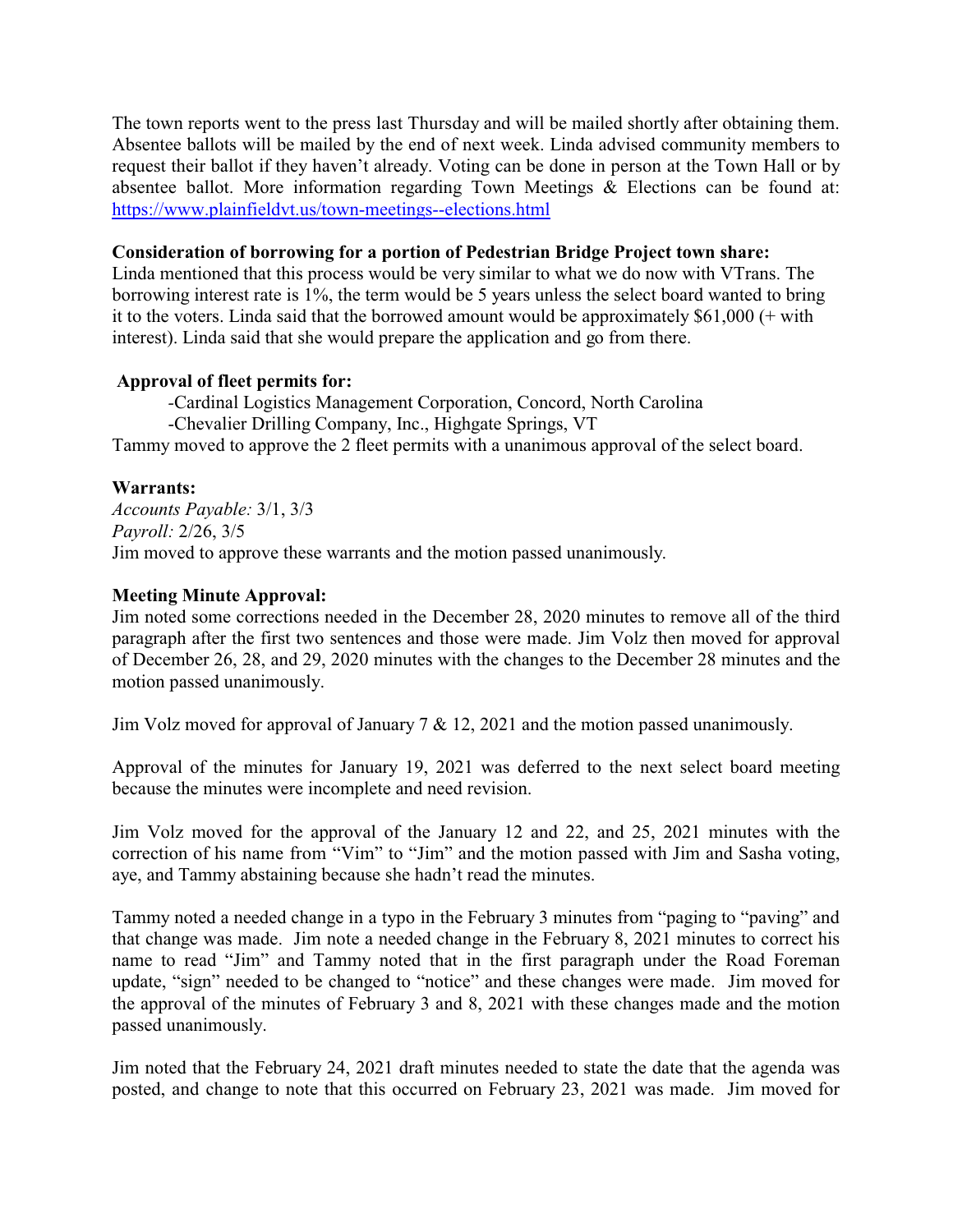the approval of the minutes of February 24, 2021 with this change and the motion passed unanimously.

Jim noted that his name needed to be changed to read "Jim" in the February 22, 2021 minutes and the correction was made. With that correction, Jim moved for the approval of the February 22, 2021 minutes and the motion passed unanimously.

**The select board finalized the following meeting minutes:** December 26, 28, & 29, 2020, January 7, 12, 22, & 25 2021, February 3, 8, & 24, 2021.

# **Connecticut Attorneys Title Insurance Company lawsuit against Plainfield and 8 additional towns:**

Sasha stated that other defendants had requested that Stizel, Page & Fletcher schedule a followup meeting relating to the possibility of seeking compensation from Plaintiff Connecticut Attorneys Title Insurance Company for legal fees. Sasha attended that meeting and stated that the attorneys do not think that would occur. The bill to Plainfield for its share of the attorneys fees is \$3,585.30 to Stizel, Page & Fletcher for legal services (on the last warrant). She noted that the legal costs were shared by the nine towns, meaning that the towns had had to pay over \$32,000 in legal fees that could have been used for other things. Jim also noted that the hourly rate charged by the attorneys was very reasonable.

Relating to the \$3,585.30 bill for legal fees, Sasha noted that the 2020-2021 budget line for legal services of is only \$2,000 and that the remaining amount would have to come from somewhere else in the budget. Linda indicated that she believed that the by the end of the year the remaining funds would be found in the budget.

## **Route 2-Main Street Intersection Remediation Project Update - Tammy Farnham**:

Tammy discussed the design cost for utilities with the state and what next steps look like. The state said that the town can use the same engineer, as they are already involved in the project. The town's cost in the project is primarily utilities and design costs which equates to approximately \$14,000. Tammy suggested that on March 22, 2021 Melissa Rutter from VTrans (Utility Coordinator Supervisor) join the select board meeting to assist in providing information about the design cost for utilities and on how the town should fund these design costs.

## **Pedestrian Bridge Update - Tammy Farnham:**

Tasmmy stated that signing the contract with contractor needed to be scheduled. Jim & Sasha agreed that the contact should be examined by the town's lawyer. Tammy said that she would touch base with Ross to obtain more information regarding the contract and how to sign the contract.

The most current update signifies that the start date is projected for mid-July.

## **Planning for Town Meeting Informational Hearings on March 18 and March 30 at 6PM:**

Sasha mentioned that one of the controversial topics likely include voting via Australian ballot, as the rest of the topics are routine. Sasha said that she would draft a notice pertaining to the Town Meeting Informational Hearings; she will circulate the notice to the SB members prior to publishing.